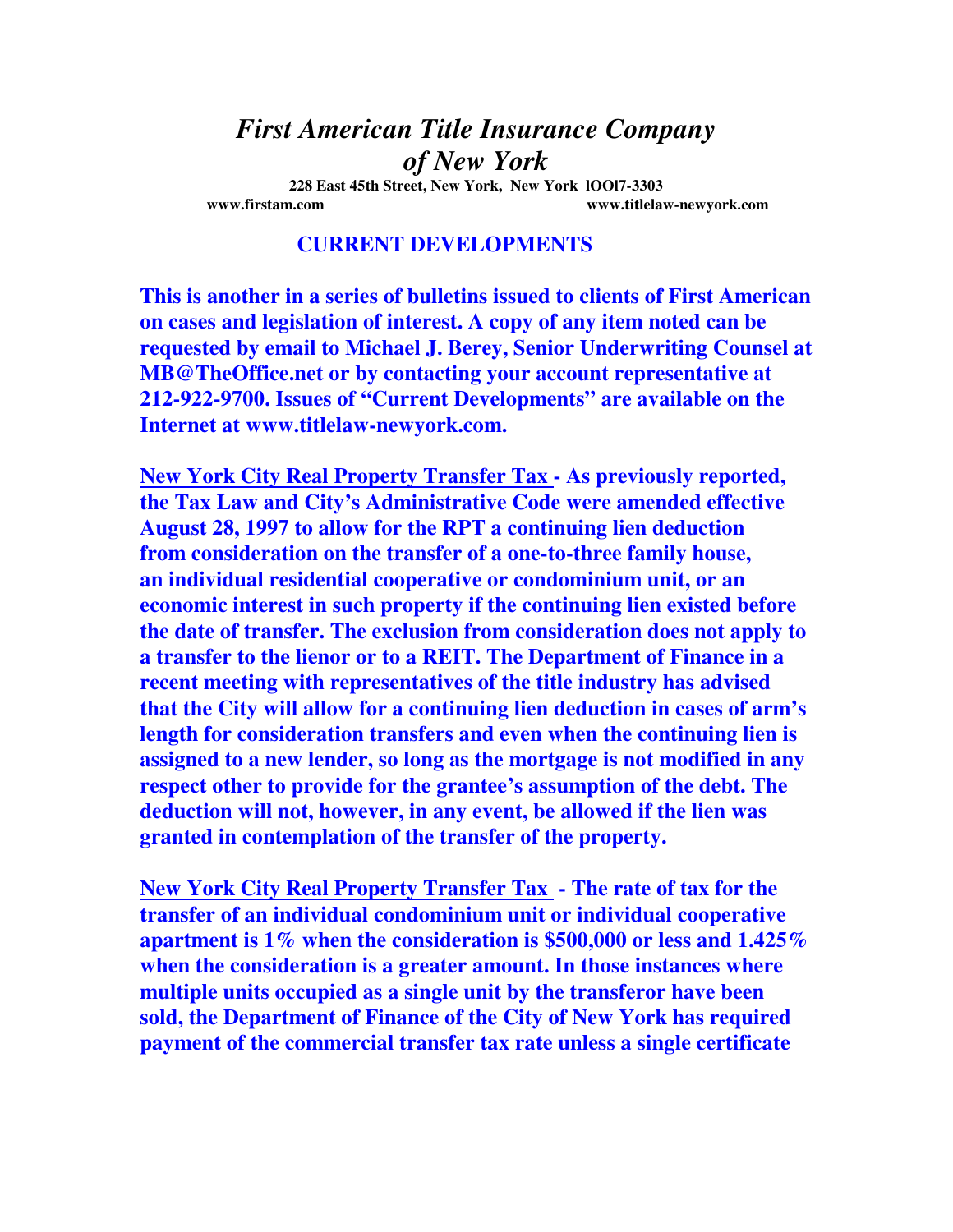**of occupancy had been issued for the combined units. Absent such proof, the transfer tax rate applied was the commercial rate, 1.425% when the consideration is \$500,000 or less, and 2.625% in all other instances.** 

**As previously reported, Technical Policy and Procedure Notice #3/97 of the City's Department of Buildings dated November 3, 1997 eliminates for all multiple dwellings "effective immediately" the requirement that the certificate of occupancy be amended when apartments are combined to create larger dwelling units. An Alteration Type II application is needed and, after filing of a completion sign-off by a Professional Engineer of Registered Architect, the Department will issue a letter of completion which, the Department advises, will state that "the Department of Buildings does not require a new or amended Certificate of Occupancy for combining these apartments".** 

**The Department of Finance has informally confirmed that it will apply the lower rate of tax to the transfer of combined units absent a amended certificate of occupancy if there is included with the RPT form an affidavit stating that (a) the transfer involves the combination of one or more units into a single unit, (b) the second kitchen has been eliminated, (c) the combination of units has been approved by the Department of Buildings, and (d) the approval was issued pursuant to Technical Policy and Procedure Notice #3/97 of the Department of Buildings. The Department's letter of completion should be attached to the affidavit. Contact Michael Alfieri at 212-922-9700 for additional information.** 

**New York City Tax Lien Sales - Local Law 26 of 1996 (amended in part by Local Law 37 of 1996) authorized the City of New York to conduct tax liens sales until December 31, 1997. The first sale of tax liens took place May 26, 1996. Pursuant to Local Law 98 of 1997, approved by the Mayor on December 30, 1997, the authority to conduct the sale of tax liens has been extended to December 31, 1999. Local Law 98 made the following additional changes:** 

## **1. Local Law 26 of 1996 provides that in the case of Class**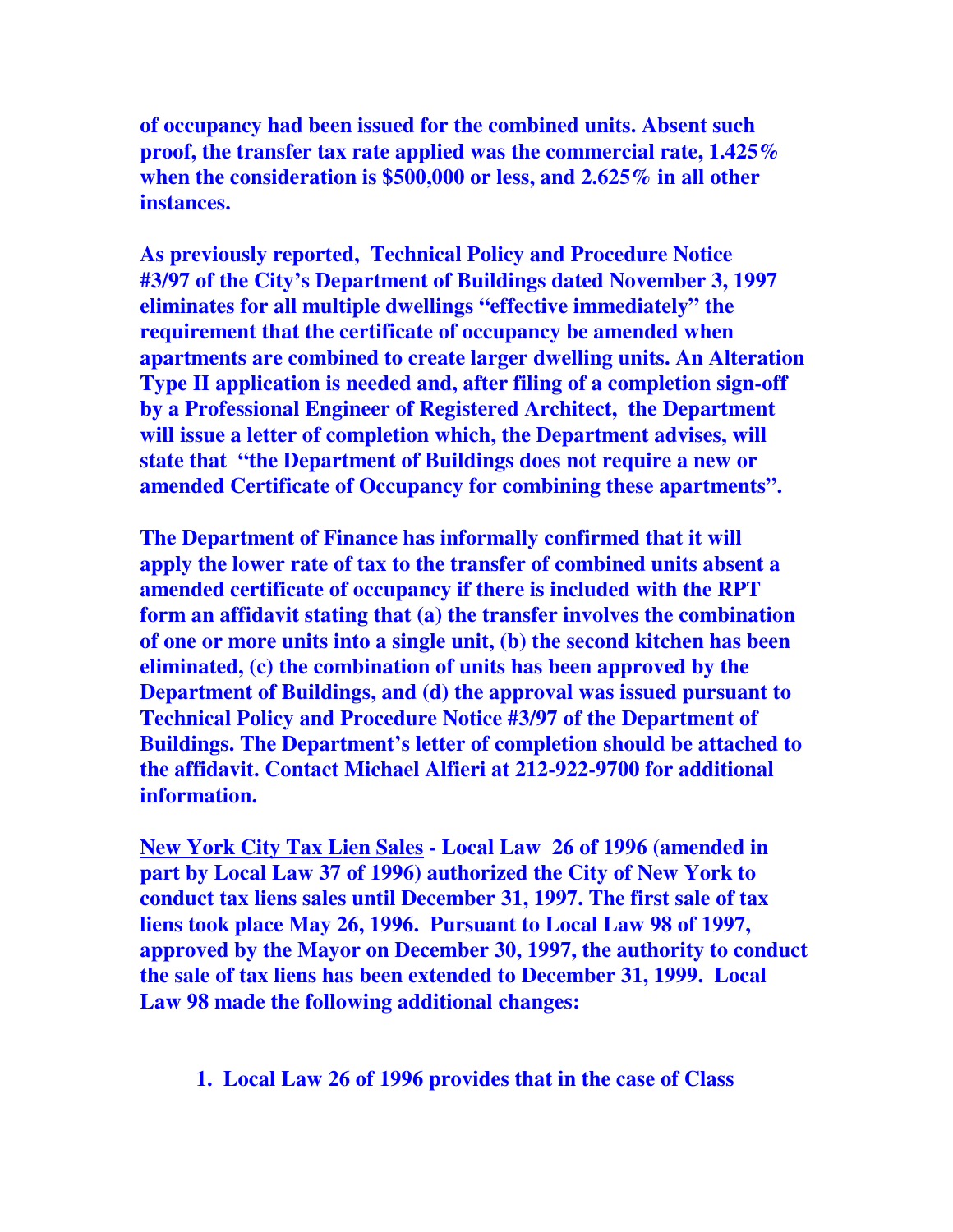**One property and of Class Two property that is a residential cooperative or a condominium unit a tax lien may be sold when a real estate tax has been unpaid for three years. For all other property, it is sufficient that any type of charge, be it a real estate tax, a water charge or a sewer charge be unpaid for one year so long as there is a real estate tax other than a Business Improvement District tax then unpaid. This provision remains in effect for sales of other than "subsequent tax liens".** 

 **A "subsequent tax lien" is defined in Local Law 98 as being a lien that includes a real estate tax component arising after the date of a tax lien sale relating to the same tax lot. If the prior tax lien remains unpaid at the date of first publication of the sale of the subsequent tax lien, the latter lien may now be sold even if it is unpaid for less than one year, excepting as to Class One or Class Two property that is a residential cooperative or a condominium unit where the tax lien must be unpaid for at least one year.** 

 **2. The Commissioner of Finance is no longer required to issue a notice requesting statements of interest for a negotiated sale of tax liens when the sale is to be to a trust or other entity created by the City of New York or in which the City has an ownership or residual interest.** 

**3. Any tax lien that was noticed for sale but not sold on the original sale date may be sold without any additional advertisement or notice if the subsequent date of sale is within six months of the date of the second publication of the notice for the original sale. Local Law 26 requires the second publication to be not less than ten days preceding the date of sale.** 

**4. A tax lien sold on property owned for providing low income housing by a Housing Development Fund Company organized under Article XI of the Private Housing Finance Law with the consent of the Department of Housing Preservation and Development, is "deemed defective".**